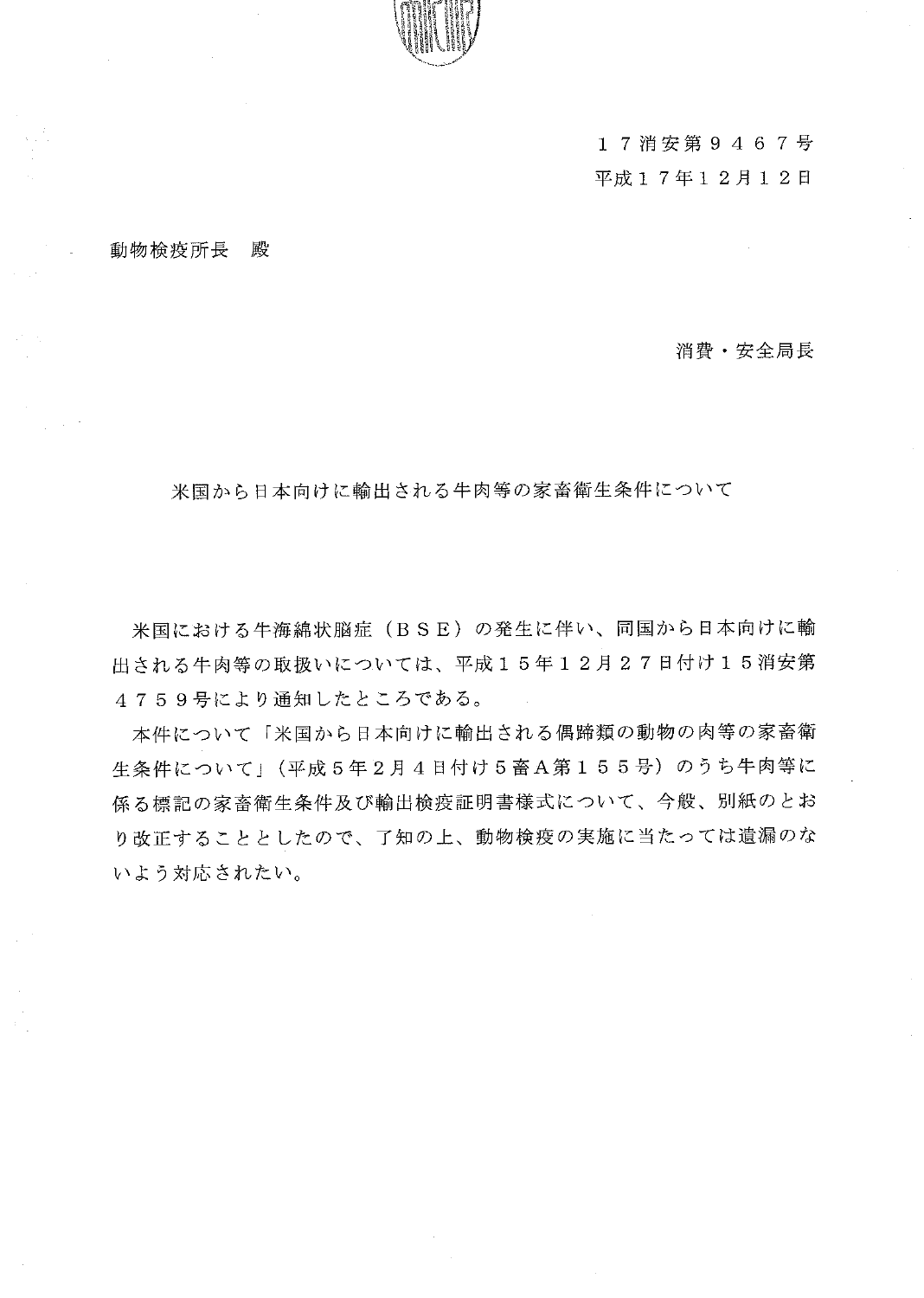# Animal health requirements for beef and beef offal to be exported to Japan from the United States of America

Animal health requirements for beef and beef offal to be exported to Japan from the United States of America (USA) are as follows:

## (Definitions)

For the purpose of the animal health requirements;

## "cattle"

means bovine (Bos taurus and Bos indicus only)

# "beef and beef offal"

Beef and beef offal would comprise fresh and/or frozen muscle cuts, trimmings and offal, and would not be ground meat, advanced meat recovery products, or processed meat products. Beef and beef offal do not include head (except for hygienically removed tongues and cheek meat), tonsils, spinal cords, distal ileum (two meters from connection to caecum) and vertebral column (excluding the transverse process of the thoracic and lumbar vertebrae, the wings of the sacrum, and the vertebrae of the tail) of cattle.

# "the exported beef to Japan"

means beef and beef offal to be exported to Japan from USA

## "outbreak"

means detection of specific pathogen, antigen or antibody of the disease as well as appearance of animal showing clinical symptoms of the diseases.

## "the Japanese animal health authorities"

means Animal Health Division, Food Safety and Consumer Affairs Bureau, Ministry of Agriculture, Forestry and Fisheries of Japan.

# (General requirements)

- 1. USA is free from Foot-and-mouth disease (FMD) and Rinderpest, and vaccination against FMD and Rinderpest is legally prohibited in USA.
- 2. Importation of cloven-hoofed animal that have been vaccinated against FMD and Rinderpest is completely prohibited in USA.
- 3. The US government will continue to maintain measures to prevent introduction, control spread, and detect BSE. These measures include SRM removal, an effective feed ban, and a surveillance program. In case that the Government of USA intends to amend or abolish the regulations or measures on BSE, the US Department of Agriculture (USDA) should inform the Japanese animal health authorities of the fact in advance.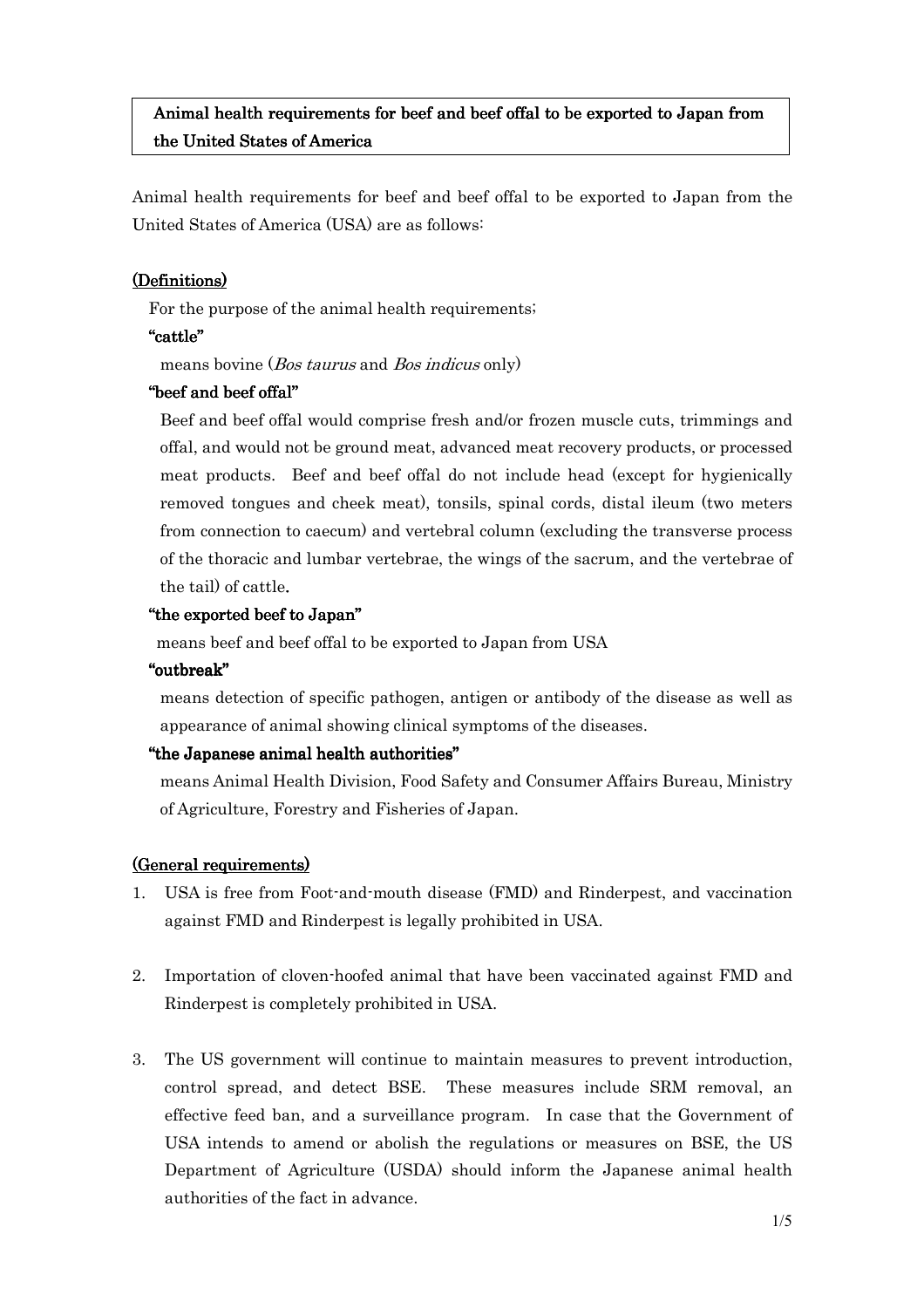### (Requirements for designated facilities)

- 4. Slaughterhouse and meat-processing facilities for dealing with the exported beef to Japan shall have been designated by USDA (hereinafter referred to as "the designated facilities") as the ones that should fulfill the USDA Export Verification (EV) Program effective December 12, 2005 (Annex) and the Article 5 and 6 below.
- 5. USDA shall inform the Japanese animal health authorities of the name, address and establishment number of the designated facilities in advance of the shipment of the exported beef to Japan from the said facilities by posting the approved list of the designated facilities on the USDA, AMS website at http://www.ams.usda.gov/lsg/arc/evjapanlisting.htm. This list will be maintained and updated by USDA as changes in facility status occur.
- 6. USDA shall confirm through an ordinary monitoring or periodic audit that the designated facilities are fulfilling the required conditions in the Articles 4 and 5. If during ordinary monitoring or periodic audits of the designated facilities USDA identifies a serious noncompliance with the conditions in the Articles 4 and 5, USDA shall immediately stop certification of the exported beef to Japan from the said facilities, and shall inform the Japanese animal health authorities of the name, address and establishment number of the said facilities. Thereafter, USDA is to revoke the designation of the said facilities. After verifying that acceptable corrective actions have been taken and informing the Japanese animal health authorities of the corrective actions taken by USDA, USDA may re-designate the revoked facilities as the designated facilities. A system-wide problem such as repeated serious noncompliance may result in the suspension of the animal health requirements.

### (Requirements for shipment)

- 7. The exported beef to Japan shall have been handled at the designated facilities in such a way as to prevent contamination with any causative agents of animal infectious diseases. Clean and sanitary wrappings and/or containers such as cardboard boxes shall be used to pack the exported beef to Japan.
- 8. If an outbreak of FMD or Rinderpest is confirmed in USA, USDA shall immediately stop certification of the exported beef to Japan. If the exported beef to Japan has been certified and in transit to Japan at the time of the outbreak, the shipment will be prohibited entry into Japan, except where the USDA can demonstrate that the shipment definitely bears no relation (such as, time of shipment, region of origin, route of transit) to the outbreak of the said diseases.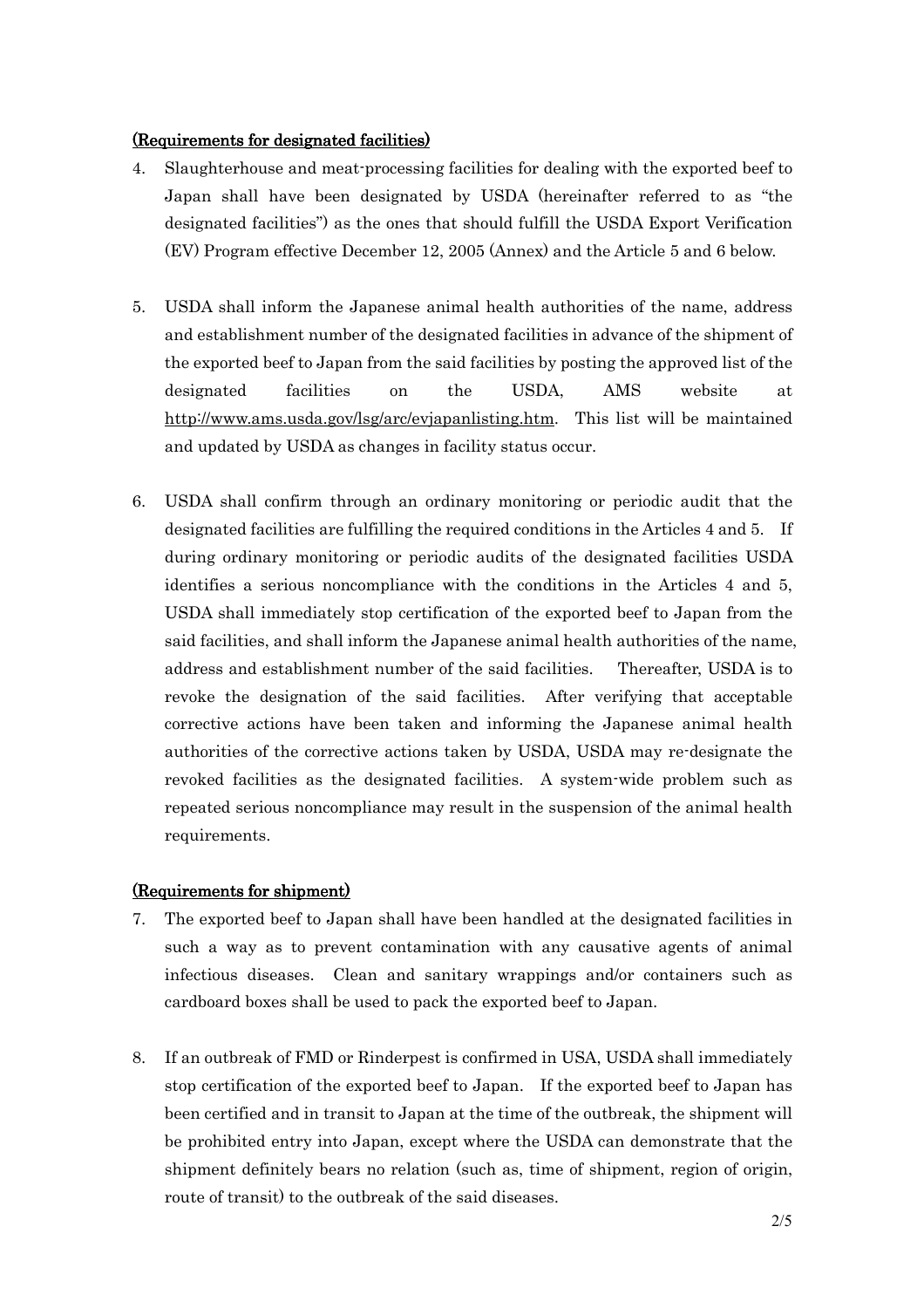- 9. If a BSE case is detected in USA and it is discovered to have epidemiological relevance to the exported beef to Japan, USDA shall notify immediately the Japanese animal health authorities with the relevant information.
- 10. In the case where the exported beef to Japan is transported to Japan by way of third countries, the exported beef to Japan shall be stored in an enclosed ocean/air vessel container. USDA shall close the container with an official seal, which is apparently distinguishable from those of other countries than USA. The form of official seal shall be approved in advance by the Japanese animal health authorities. In case the official seal with the container had been broken or removed prior to the time of import inspection after arrival in Japan, the exported beef to Japan in question may be prohibited to import into Japan.

### (Requirements for the exported beef to Japan)

- 11. Cattle slaughtered for the production of the exported beef to Japan (hereinafter referred to as "the slaughtered cattle") shall have been born and raised only in USA, or legally imported from Canada, or legally imported from the third free countries listed as per attachment and raised in USA.
- 12. The slaughtered cattle were not suspect or confirmed BSE cases, or confirmed or suspected progenies, or cohorts of BSE cases, as defined in the Terrestrial Animal Health Code adopted by the World Organization for Animal Health (OIE).
- 13. The slaughtered cattle were found to be sound and healthy as a result of ante- and post-mortem inspections conducted by USDA veterinary inspectors in the designated facilities at the time of slaughter.
- 14. The exported beef to Japan fulfilled all of the required conditions described in the EV Program. In case the slaughtered cattle have been legally imported from Canada, criteria 5.2.1.1 or 5.2.1.2 of the EV program is applied in order to verify 20 months of age or younger. In case the slaughter cattle have been legally imported from the third free countries listed as per attachment other than Mexico and raised in USA, only criteria 5.2.1.1 of the EV Program is applied in order to verify 20 months of age or younger.
- 15. The exported beef to Japan has been handled at the designated facilities in such a way as to prevent contamination with any causative agents of animal infectious diseases until shipment to Japan.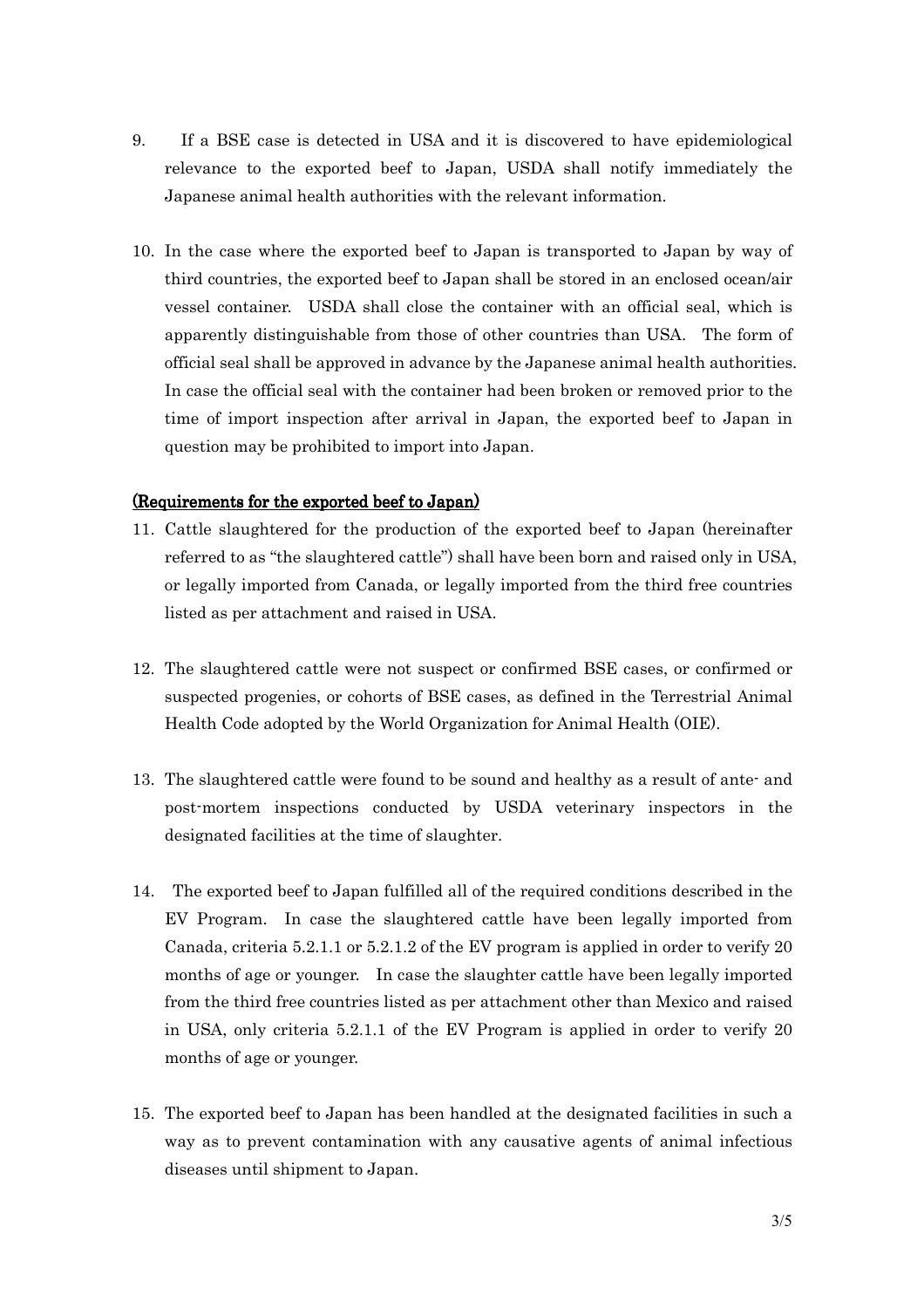### (Audit by the Japanese Government)

16. The Japanese Government can evaluate the USDA system through a representative sample of the designated facilities and audit the original HACCP and SSOP records as part of a system audit of USDA's regulatory requirements and requirements established in the EV Program When it is found that the animal health requirements or requirements as established in the EV Program have not been met at the designated facilities, USDA shall immediately stop certification of the exported beef to Japan from the said facilities. If USDA verifies corrective actions at the said facilities, USDA may re-designate the revoked facilities as the designated facilities after informing the Japanese animal health authorities of the corrective actions verified by USDA. A system-wide problem such as repeated serious noncompliance may result in the suspension of the animal health requirement.

#### (Issue of inspection certificate)

- 17. USDA shall be responsible for issuing the inspection certificate for the exported beef to Japan, stating the following items in detail in English, after confirming the exported beef to Japan complies with the animal health requirements;
	- (1) Name, address and establishment number of the designated facilities (in case the relevant procedures such as slaughtering and processing were not done at the same designated facilities, each of the facilities at which the exported beef to Japan have been dealt with shall be described on this certificate.).
	- (2) Date of slaughter.
	- (3) Date, authorities' name and place of issue of the inspection certificate, and name and title of signer.
	- (4) Identification number of the seal applied to the container (in case the container is sealed by the official seal approved by the Japanese animal health authorities in accordance with the Article 10.).
	- (5) Each required condition of the Article 11 to 15.
- 18. These Animal health requirements for beef and offal to be exported to Japan from USA come into effect since December 12, 2005.

### 【Appendix 】

The USDA Export Verification Program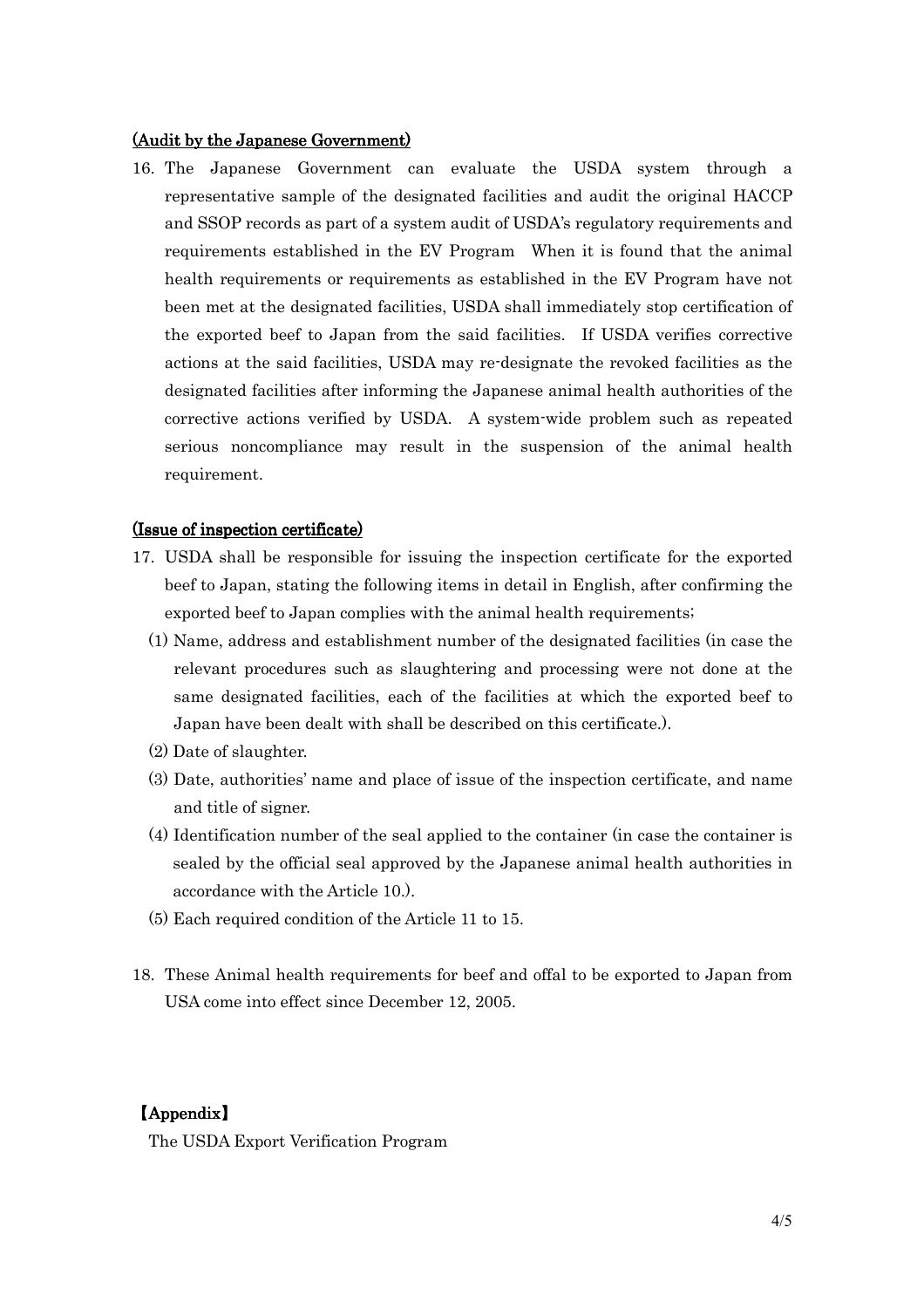# 【Attachment】

List of the third free countries of beef and beef products (Recognized by MAFF on April 21, 2004)

Norway, Hungary, Iceland, Mexico, Belize, Guatemala, Honduras, El Salvador, Nicaragua, Costa Rica, Panama, Dominican Republic, Chile, Commonwealth of the Northern Mariana Islands, New Zealand, Vanuatu, New Caledonia, Australia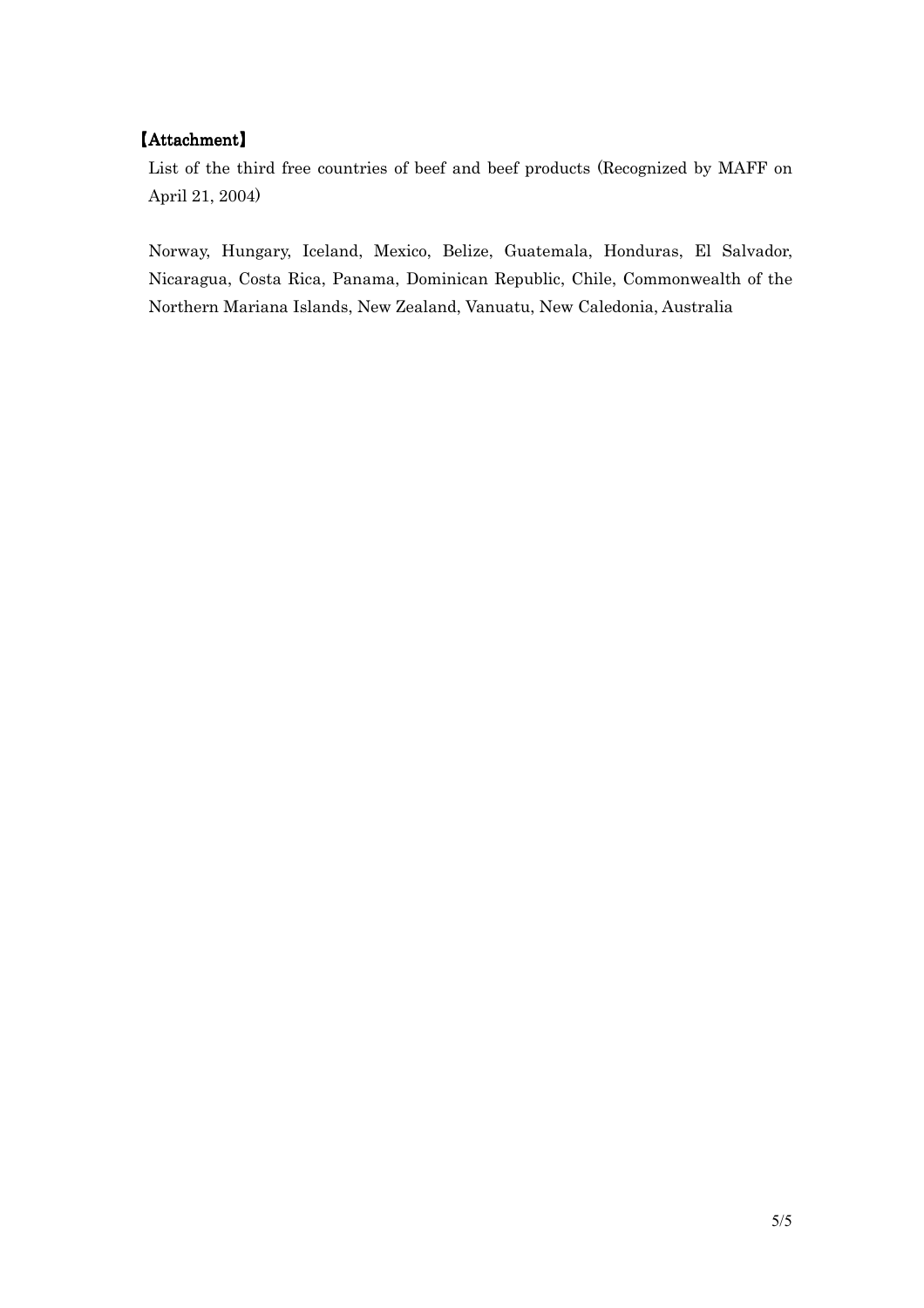### 米国から日本向けに輸出される牛肉及び牛の内臓の家畜衛生条件(仮訳)

米国から日本向けに輸出される牛肉及び牛の内臓に適用される家畜衛生条件は、以下のとお りとする。

#### (定義)

#### "牛"

牛科の動物*(Bos taurus 、Bos indicus のみ。)* 

### "牛肉及び牛の内臓"

 牛肉及び牛の内臓は、生鮮あるいは冷凍した部分肉、トリミング及び内臓からなり、挽肉、 機械的除去肉あるいは肉加工製品は含まれない。牛肉及び牛の内臓は牛の頭部(衛生的に 除去された舌、ほほ肉を除く。)、扁桃、脊髄、回腸遠位部(盲腸接続部より2メートルの 部分。)及び脊柱(胸椎横突起、腰椎横突起、仙骨翼及び尾椎を除く。)は含まれない。

### "日本向け輸出牛肉"

米国から日本向けに輸出される牛肉及び牛の内臓。

#### "発生"

 当該疾病の臨床症状を示した動物の出現、当該疾病に対する病原体、抗原もしくは抗体が 検出されること。

#### "日本国家畜衛生当局"

農林水産省消費・安全局動物衛生課。

### (一般条件)

- 1 米国においては、口蹄疫及び牛疫の発生がなく、かつ、口蹄疫及び牛疫のワクチン接種が 法的に禁止されていること。
- 2 米国においては、口蹄疫及び牛疫のワクチン接種を受けた偶蹄類の動物の輸入が禁止され ていること。
- 3 米国政府はBSEの侵入防止、まん延防止及び摘発のための措置を継続する。これら措置 にはSRM除去、効果的な飼料規制及びサーベイランスプログラムが含まれる。米国政府が BSEに関する規則·対策の改廃を行う場合、米国農務省 (USDA) は事前に日本国家畜 衛生当局に通報すること。

### (指定施設の条件)

- 4 日本向け輸出牛肉を取り扱うためのと畜場及び食肉加工施設は、2005 年 12 月 12 日に有 効となった米国農務省輸出証明(EV)プログラム(別紙)及び以下の5及び6に適合した施 設として米国農務省により認定された施設(以下「指定施設」という)であること。
- 5 米国農務省は、指定施設の名称、所在地及び指定番号を、当該施設から日本向け輸出牛肉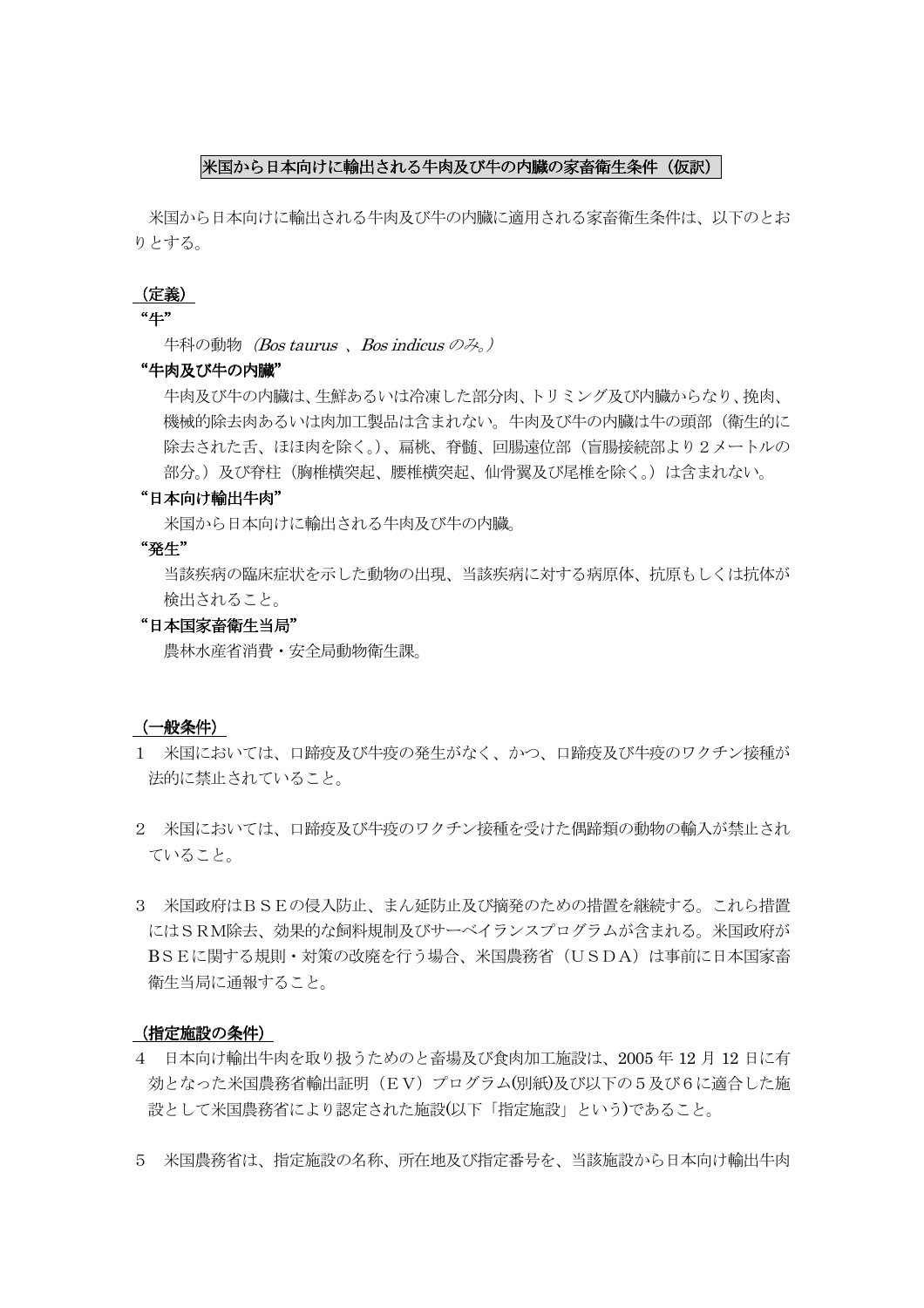が輸出される前に、米国農務省農業販売促進局ウェブサイト

(http://www.ams.usda.gov/lsg/arc/evjapanlisting.htm)に指定施設の認定リストを掲載す ることにより日本国家畜衛生当局に通知すること。当該リストは米国農務省により維持され、 施設の資格に変更があれば更新される。

6 米国農務省は、日常のモニタリングや定期的な査察により、指定施設が4及び5の条件を 充足していることの確認を行うこと。指定施設の日常のモニタリングや定期的な査察により 米国農務省が4及び5の条件に重大な遵守違反を発見した場合には、米国農務省は当該指定 施設からの日本向け輸出牛肉の証明書発行を直ちに停止するとともに、当該指定施設の名称、 所在地及び指定番号を日本国家畜衛生当局に通知すること。その後に、米国農務省は当該指 定施設の指定を取り消すこと。米国農務省により満足できる是正措置がとられたことが証明 され、日本国家畜衛生当局に是正措置について情報提供された後に、米国農務省は指定が取 り消された施設を指定施設として再指定することができる。重大な遵守違反が繰り返される ようなシステム全般に係る問題により本家畜衛生条件は停止され得る。

#### (船積みの条件)

- 7 日本向け輸出牛肉は、指定施設において家畜の伝染性疾病の病原体に汚染されることを防 止する方法で取り扱われること。日本向け輸出牛肉は清潔かつ衛生的な包装、カートンボッ クス等の容器で梱包されること。
- 8 米国において口蹄疫及び牛疫の発生があった場合は、米国農務省は日本向け輸出牛肉の証 明書発行を直ちに停止すること。当該疾病の発生時に日本向け輸出牛肉の証明書発行がなさ れ日本向け輸送の途中の場合には、米国農務省が当該船積みと当該疾病の発生との関係がな いことを明確に示すことができる場合を除き、当該船積みは日本への持ち込みを禁止される。
- 9 米国農務省は、米国で BSE が発生し、この発生が日本向け輸出牛肉と疫学的に関係があ る場合には、このことを関連情報とともに直ちに日本国家畜衛生当局に通報すること。
- 10 日本向け輸出牛肉が第3国を経由して輸送される場合は、日本向け輸出牛肉は、密閉式の 海上又は航空コンテナに収容されること。米国農務省は当該コンテナを米国政府の封印で封 印し、当該封印は米国以外の地域の封印と明確に識別できるものであること。封印様式につ いては、事前に日本国家畜衛生当局の承認を受けたものであること。当該コンテナの日本国 到着時の輸入検査において、当該封印の破損又は脱落がある場合には、当該日本向け輸出牛 肉の日本への持ち込みが禁止される。

#### (日本向け輸出牛肉の条件)

11 日本向け輸出牛肉を生産するためにと殺される牛(以下「と殺牛」という。)は、米国で 出生し飼養されていたこと、あるいはカナダから合法的に輸入された牛であること、又は別 添にある第3清浄国から合法的に輸入され米国で飼養された牛であること。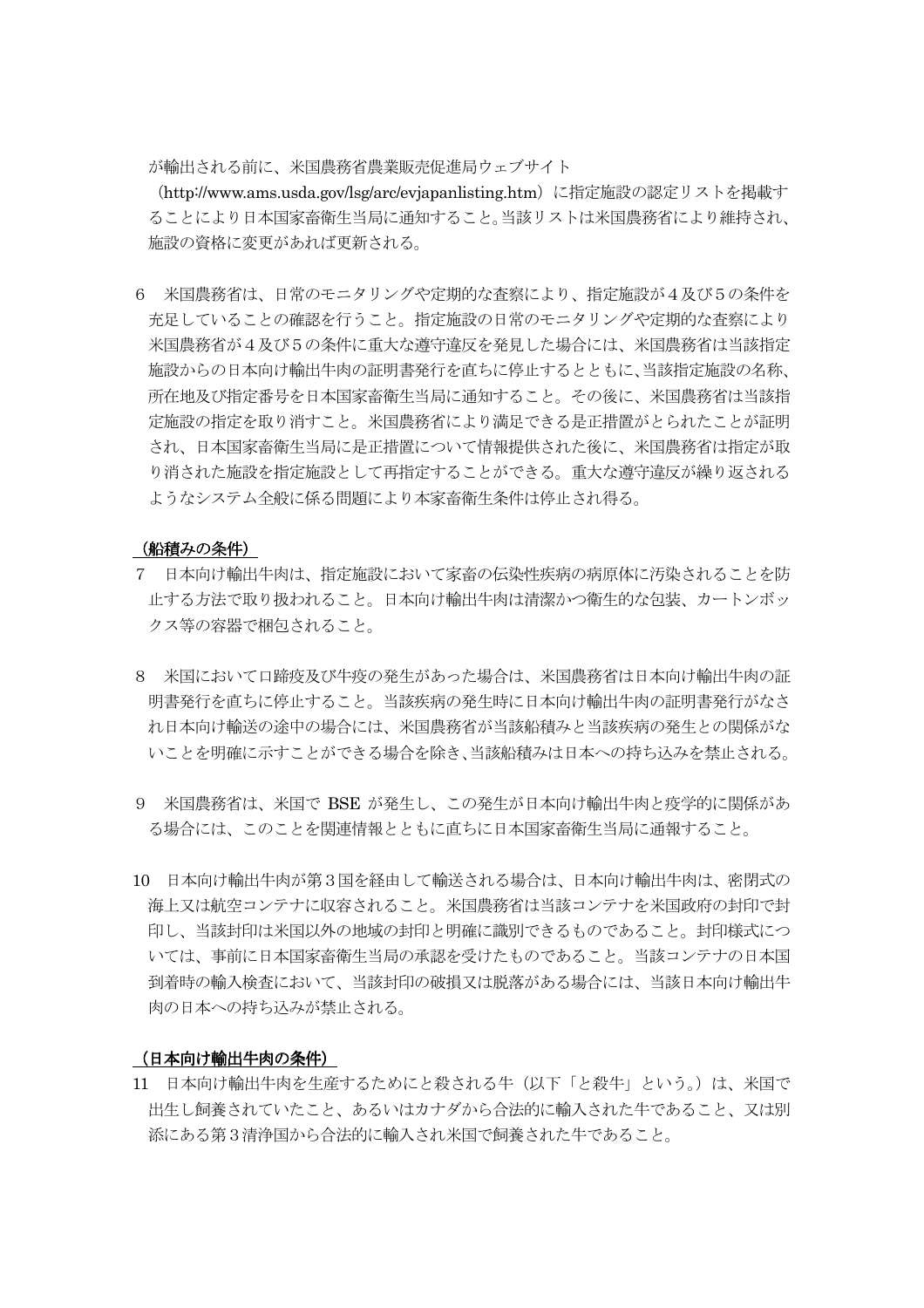- 12 と殺牛は、BSEの疑いのある牛あるいはBSEと確認された牛、あるいは国際獣疫事務 局の陸生動物衛生規約に定義されたBSE牛の産子あるいは疑いのある産子、又はコホート (同居牛)でないこと。
- 13 と殺牛は、指定施設におけると畜時に、米国農務省検査官による生前・生後の検査におい て、異常が無く健康であったこと。
- 14 日本向け輸出牛肉は、EVプログラムに記載されている要求された要件の全てを充足して いること。と殺牛がカナダから合法的に輸入されたものである場合には、EVプログラムの 5.2.1.1 項及び 5.2.1.2 項が20ヶ月齢以下であることを証明するために適用される。 と殺牛がメキシコ以外の第 3 清浄国から合法的に輸入され米国で飼養されたものである場合 には、EVプログラムの 5.2.1.1 項のみが20ヶ月齢以下であることを証明するために 適用される。
- 15 日本向け輸出牛肉は、日本への船積みまでの間、家畜の伝染性疾病の病原体の汚染を防止 する方法で取り扱われること。

#### (日本政府による査察)

16 日本政府は、指定施設の代表的なサンプルを通じて米国農務省のシステムを評価し、米国 農務省の規制条件及びEVプログラムにより取り決められた条件のシステム査察の一部とし て、HACCP及びSSOPの記録原簿を査察することができる。家畜衛生条件あるいはE Vプログラムで取り決められた条件が指定施設において遵守されていないことが発見された 場合には米国農務省は当該施設からの日本向け輸出牛肉の証明書発行を直ちに停止する。米 国農務省により満足できる是正措置がとられたことが証明され、日本国家畜衛生当局に是正 措置について情報提供された後に、米国農務省は指定が取り消された施設を指定施設として 再指定することができる。重大な遵守違反が繰り返されるようなシステム全般に係る問題に より本家畜衛生条件は停止され得る。

#### (検査証明書の発行)

- 17 米国農務省は、日本向け輸出牛肉が家畜衛生条件を充足することを確認の上、次の各事項 を具体的に記載した英文による日本向け輸出牛肉のための検査証明書を発行すること。
- (1)指定施設の名称、所在地及び承認番号(処理・加工等が同一指定施設で行われていない 場合は、日本向け輸出牛肉を取り扱ったすべての施設について記載すること。)
- (2)と畜年月日
- (3)検査証明書の発行年月日、発行機関名、発行場所並びに署名者の氏名及び肩書き
- (4)コンテナの封印の識別番号(前記 10 の規定に基づき、我が国が承認した封印様式により 輸送コンテナが封印されている場合。)
- (5)前述 11 から 15 までの各事項。
- 18 この米国から日本向けに輸出される牛肉及び牛の内臓の家畜衛生条件は、2005 年 12 月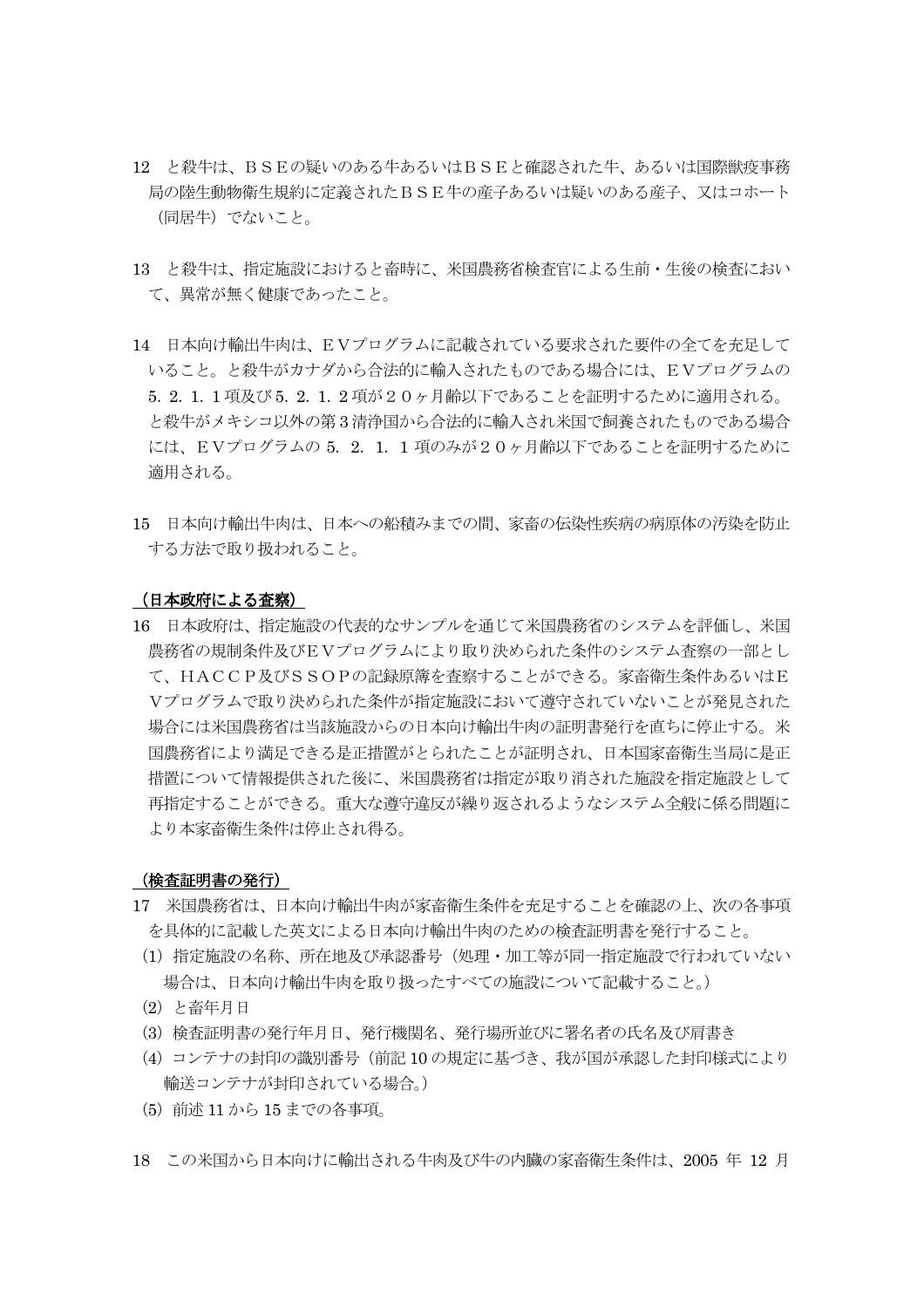12 日から有効とする。

### 【別紙:米国農務省輸出証明プログラム】

### 【別添:第 3 清浄国】

牛肉及び牛肉製品の第 3 清浄国リスト(2004 年 4 月 21 日付けで農林水産省が定めたもの)

 ノルウェー、ハンガリー、アイスランド、メキシコ、ベリーズ、グアテマラ、ホンジュラス、 エル・サルバドル、ニカラグア、コスタ・リカ、パナマ、ドミニカ共和国、チリ、北マリア ナ諸島、ニュージーランド、バヌアツ、ニューカレドニア、豪州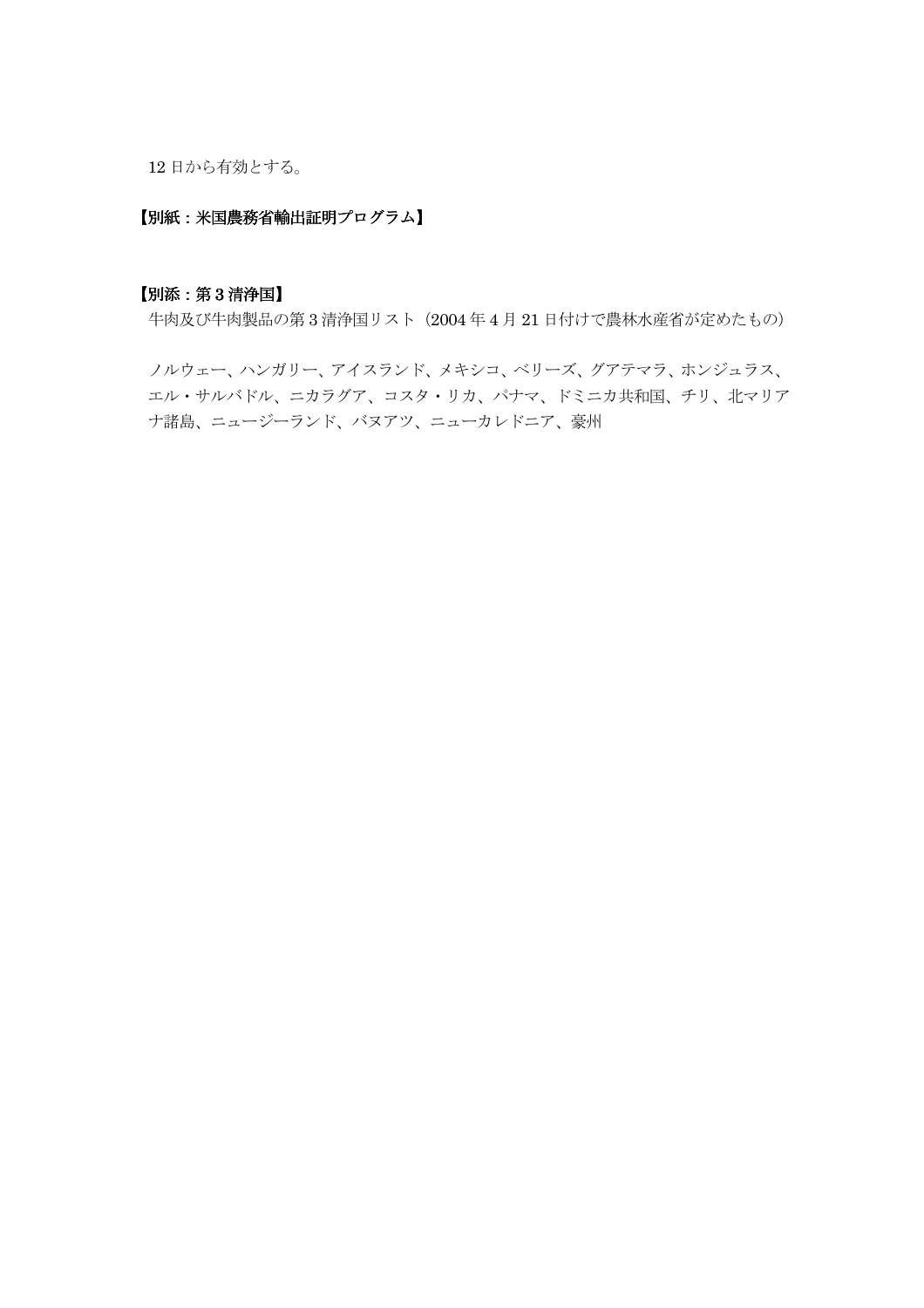

Audit, Review, and Compliance Branch

STOP 0294 - Room 2627-S 1400 Independence Avenue SW Washington, DC 20250

# **USDA Export Verification (EV) Program Specified Product Requirements for Beef - Japan**

## **1 Purpose**

This document provides the specified product requirements for marketing U.S. beef to Japan under the USDA Export Verification (EV) Program. It also provides the additional requirements for the USDA Quality System Assessment (QSA) Program for marketing U.S. beef to Japan.

## **2 Scope**

This document applies to U.S. companies, producers, feedlots, slaughterers, fabricators *(fabricators perform the initial separation, or cutting of carcasses into wholesale cuts)* that supply beef and beef offal that are eligible for export to Japan as listed on the Food Safety and Inspection Service (FSIS) website. Companies must meet the specified product requirements for Japan under the EV Program through an approved QSA Program. The requirements for the QSA Program are defined in *ARC 1002 Procedure, Quality System Assessment (QSA) Program*. The QSA Program ensures that the specified product requirements are supported by a documented quality management system.

Only companies with an approved QSA Program for the EV Program for Japan may label and sell product as meeting the specified product requirements for Japan under the EV Program.

## **3 Reference Documents**

*ARC 1000 Procedure, Quality Systems Verification Programs General Policies and Procedures ARC 1002 Procedure, Quality System Assessment (QSA) Program MGC Instruction 709 Physiological Maturity Evaluation of Beef Carcasses for Japan Export Program Physiological Maturity Determination Guidelines - Appendix F* 

*U.S. Standards for Grades of Carcass Beef - http://www.ams.usda.gov/lsg/stand/standards/beef-car.pdf http://www.fsis.usda.gov/regulations\_&\_policies/Index\_of\_Import\_Requirements\_by\_Country/index.asp http://www.ams.usda.gov/lsg/arc/evjapan.htm*

## **4 Additions to the USDA Quality System Assessment (QSA) Program Requirements**

The specified product requirements listed in Section 5 of this Procedure must be met through an approved QSA Program. The QSA Program ensures that the specified product requirements are supported by a documented quality management system. In addition to the requirements listed in *ARC 1002 Procedure, Section 7, Program Requirements*, companies must also incorporate the following requirements into their QSA Program:

<sup>&</sup>quot;The U.S. Department of Agriculture (USDA) prohibits discrimination in all its programs and activities on the basis of color, race, national origin, gender, religion, age, disability, sexual orientation, marital or family status, political beliefs, parental status, or protected genetic information. (Not all prohibited bases apply to all programs.) Persons with disabilities who require alternative means for communication of program information (Braille, large print, audiotape, etc.) should contact USDA's TARGET Center at 202-720-2600 (voice and TDD). To file a complaint of discrimination, write USDA, Director, Office of Civil Rights, Room 326-W, Whitten Building, 14th and Independence Avenue, SW., Washington, DC 20250-9410 or call 202-720-5964 (voice and TDD). USDA is an equal opportunity provider and employer."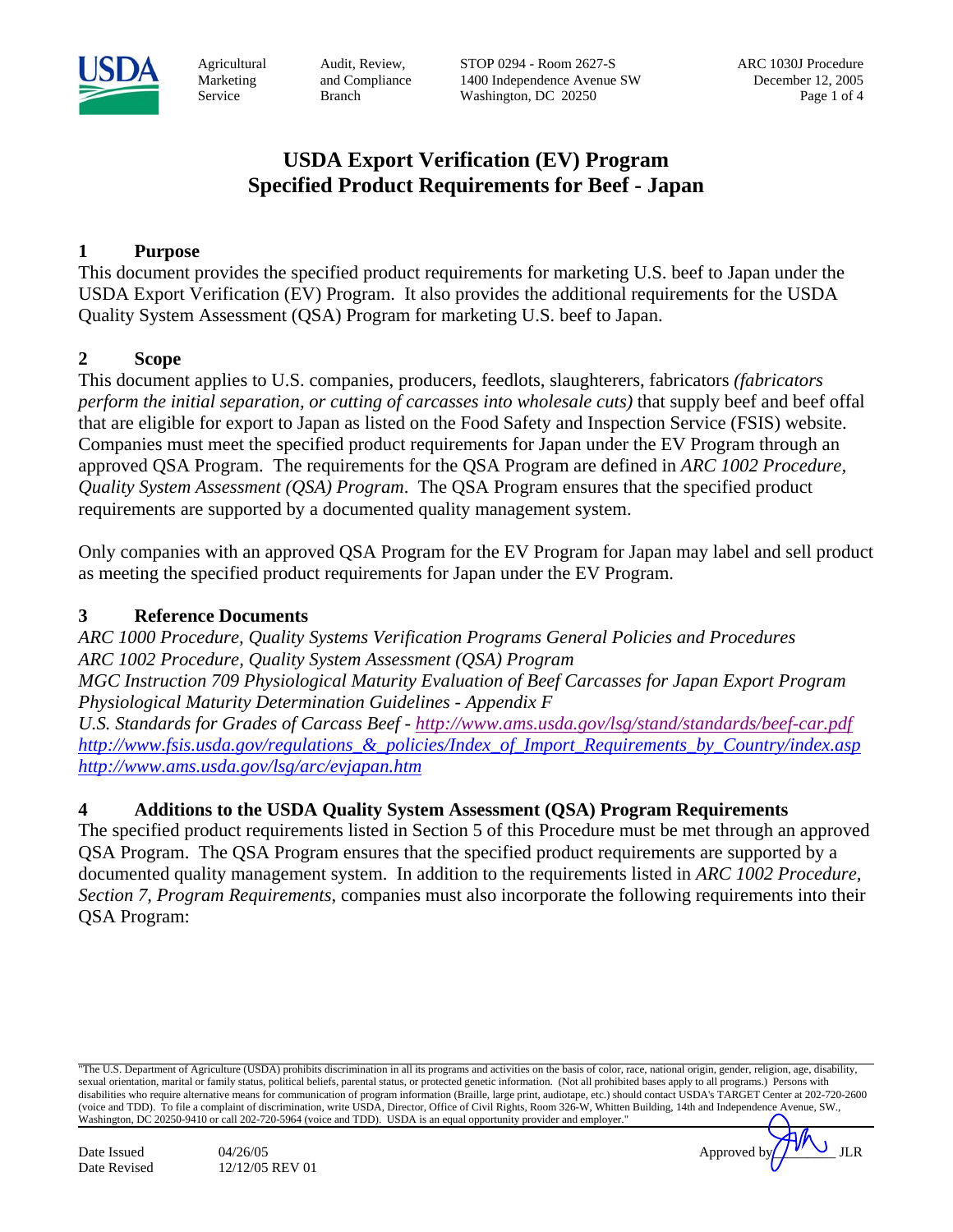

Audit, Review, and Compliance Branch

# 4.1 *Internal Audit*

The company must conduct internal audits at planned intervals.

The internal audits must determine whether the QMS

- a) Conforms to the planned arrangements, to the requirements of this Procedure, and to the QMS requirements established by the company; and
- b) Is effectively implemented and maintained.

The company must have a documented procedure which defines

- a) The planning of an audit program, which must consider the status and importance of the processes and areas to be audited, as well as the results of the previous audit;
- b) The audit criteria, scope, frequency, and methods;
- c) The selection criteria of the auditors and conduct of auditors which must ensure objectivity and impartiality of the audit process (Auditors must not audit their own work.);
- d) The responsibilities for planning and conducting audits;
- e) The reporting of results;
- f) The follow-up activities (Follow-up activities must include the verification of the actions taken and the reporting of the verification results.); and
- g) The maintenance of records.

Within the area being audited, management must ensure that actions are taken without undue delay to eliminate detected non-conformances and their causes.

The company must maintain records of the internal audits.

## 4.2 *Company's Suppliers Listing*

The company must maintain an approved suppliers listing which must

- a) Identify the supplier's name, address, and approval date; and
- b) Be available to the USDA for review.

The company must also maintain the date that suppliers were removed from the suppliers listing.

# **5 Specified Product Requirements**

- 5.1 Beef and beef offal that are eligible for export to Japan as listed on the Food Safety and Inspection Service (FSIS) website must be processed using the procedures as incorporated into the facility's HACCP or Sanitation SOP's, and must be produced in a manner that ensures the hygienic removal of the following materials and prevents the contamination of these tissues with meat products being produced for export to Japan:
	- 5.1.1 Bovine heads (except for hygienically removed tongues and cheek meat, but including tonsils); spinal cords; distal ileum (two meters from connection to caecum); and vertebral column (excluding the transverse processes of the thoracic and lumbar vertebrae, the wings of the sacrum, and the vertebrae of the tail).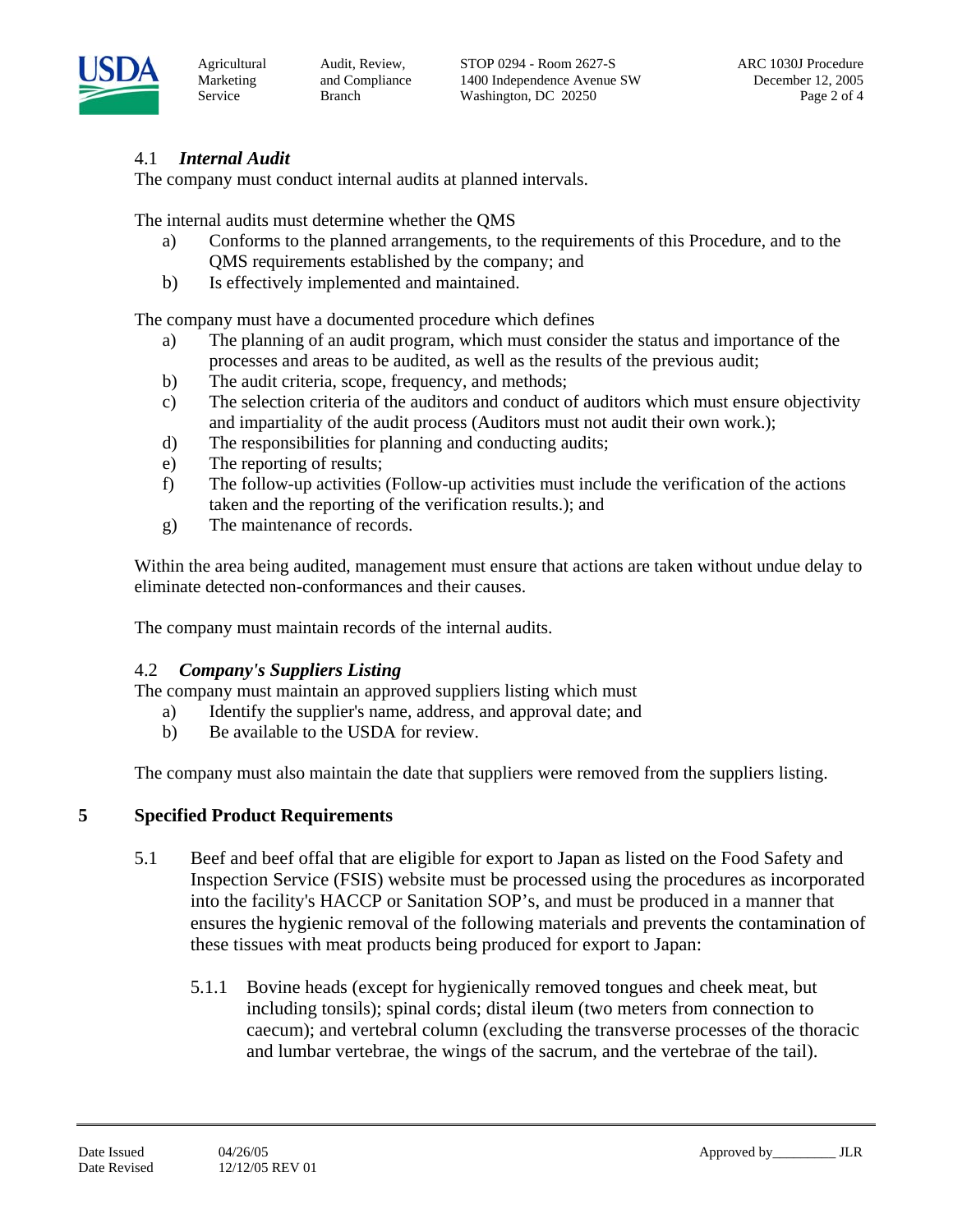

Audit, Review, and Compliance Branch

- 5.2 Eligible products must be derived from cattle that are 20 months of age or younger at the time of slaughter using either one of the following methods (5.2.1 or 5.2.2):
	- 5.2.1 Cattle must be traceable to live animal production records. Verification activities for age requirements must be conducted at the slaughter, feedlot, and producer levels as required by the submitted QSA Program. Records used to verify this requirement must meet any one of the following criteria (5.2.1.1. to 5.2.1.3):
		- 5.2.1.1 Individual Animal Age Verification
			- 5.2.1.1.1 Animals must have a unique individual identification.
			- 5.2.1.1.2 Records must be sufficient to trace the individual animal back to ranch records.
			- 5.2.1.1.3 Records must indicate the actual date of birth of the animal and must accompany each animal through the process.
		- 5.2.1.2 Group Age Verification
			- 5.2.1.2.1 All animals within a group and born during the same birthing season must be individually identified.
				- 5.2.1.2.2 Records must indicate the actual date of birth of the first calf of the birthing season.
				- 5.2.1.2.3 The age of all calves within a group must be *derived from* the actual date of birth of the first calf born within the group.
				- 5.2.1.2.4 Records indicating the date the bulls are given access to the cows may be used as a supplementary measure verifying the oldest age of animals in the group which is determined in 5.2.1.2.2.
		- 5.2.1.3 USDA Process Verified and USDA Quality System Assessment Programs.
			- 5.2.1.3.1 The USDA Process Verified Program must include age verification as a process verified point as defined in 5.2.1.1 and 5.2.1.2.
			- 5.2.1.3.2 The USDA Quality System Assessment Program for feedlots and producers must include age verification as a specified product requirement as defined in 5.2.1.1 and 5.2.1.2.
			- 5.2.1.3.3 All animals must be individually identified.
	- 5.2.2 Age Verification through Carcass Evaluation. Official USDA evaluation at the slaughter facility must be conducted as required by the submitted QSA program and meet each of the following criteria (5.2.2.1, 5.2.2.2, and 5.2.2.3):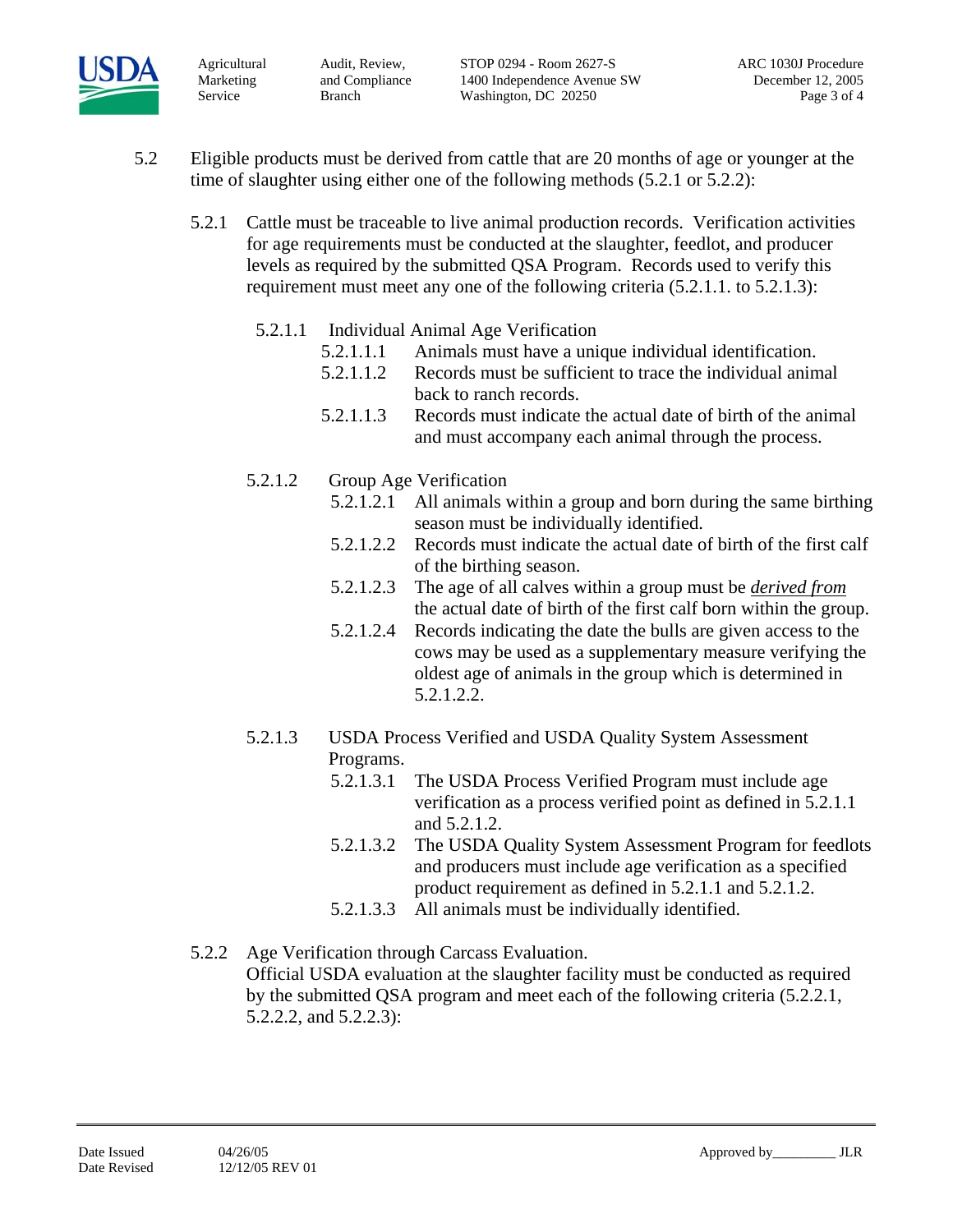

Audit, Review, and Compliance Branch

STOP 0294 - Room 2627-S 1400 Independence Avenue SW Washington, DC 20250

- 5.2.2.1 Cattle must be determined to be  $A^{40}$  physiological maturity or younger by an official USDA evaluation Official USDA evaluations must determine carcasses to be  $A^{40}$  physiological maturity or younger using the U.S. Standards for Carcass Beef http://www.ams.usda.gov/lsg/stand/standards/beef-car.pdf and the description of maturity characteristics within A maturity (Physiological Maturity Determination Guidelines Appendix F).
- 5.2.2.2 USDA Evaluators must meet or exceed accreditation performance standards for determining physiological maturity as outlined in Meat Grading and Certification Branch Instruction 709 in order to ensure the accuracy of the evaluation.
- 5.2.2.3 USDA Evaluators must keep records for each of the determining factors (skeletal, lean, and overall maturity) for each carcass which is determined to be  $A^{40}$  or younger for exportation to Japan.
- 5.3 Identification Requirements
	- 5.3.1 All carcasses complying with 5.2.1 and 5.2.2 must be uniquely identified. Carcasses complying with the "Age Verification through Carcass Evaluation" must be marked once evaluated and approved by proficiency-tested USDA Evaluators. These identification marks must remain with the product through processing, packaging, storage, and shipping to insure the integrity of the process and the product.
	- 5.3.2 Shipping documentation (bills of lading, shipping manifests, or letters of guarantee) must have the statement "Product Meets EV Program Requirements for Japan" and must clearly identify the product and product quantity.
	- 5.3.3 Eligible products produced by eligible companies and identified as meeting the requirements of the EV Program for Japan shall receive a FSIS export certificate with the statement "Product Meets EV Program Requirements for Japan".

# **6 Listing of Approved Programs**

Only U.S. companies that have an approved USDA QSA Program which meets the specified product requirements for Japan will be listed on the *Official Listing of Eligible Companies for the Export Verification (EV) Program for Japan.* 

## **7 Responsibilities**

U.S. companies must meet all policies and procedures outlined in this Procedure, *ARC 1000 Procedure, Quality Systems Verification Program General Policies and Procedures,* and *ARC 1002 Procedure, Quality System Assessment (QSA) Program*.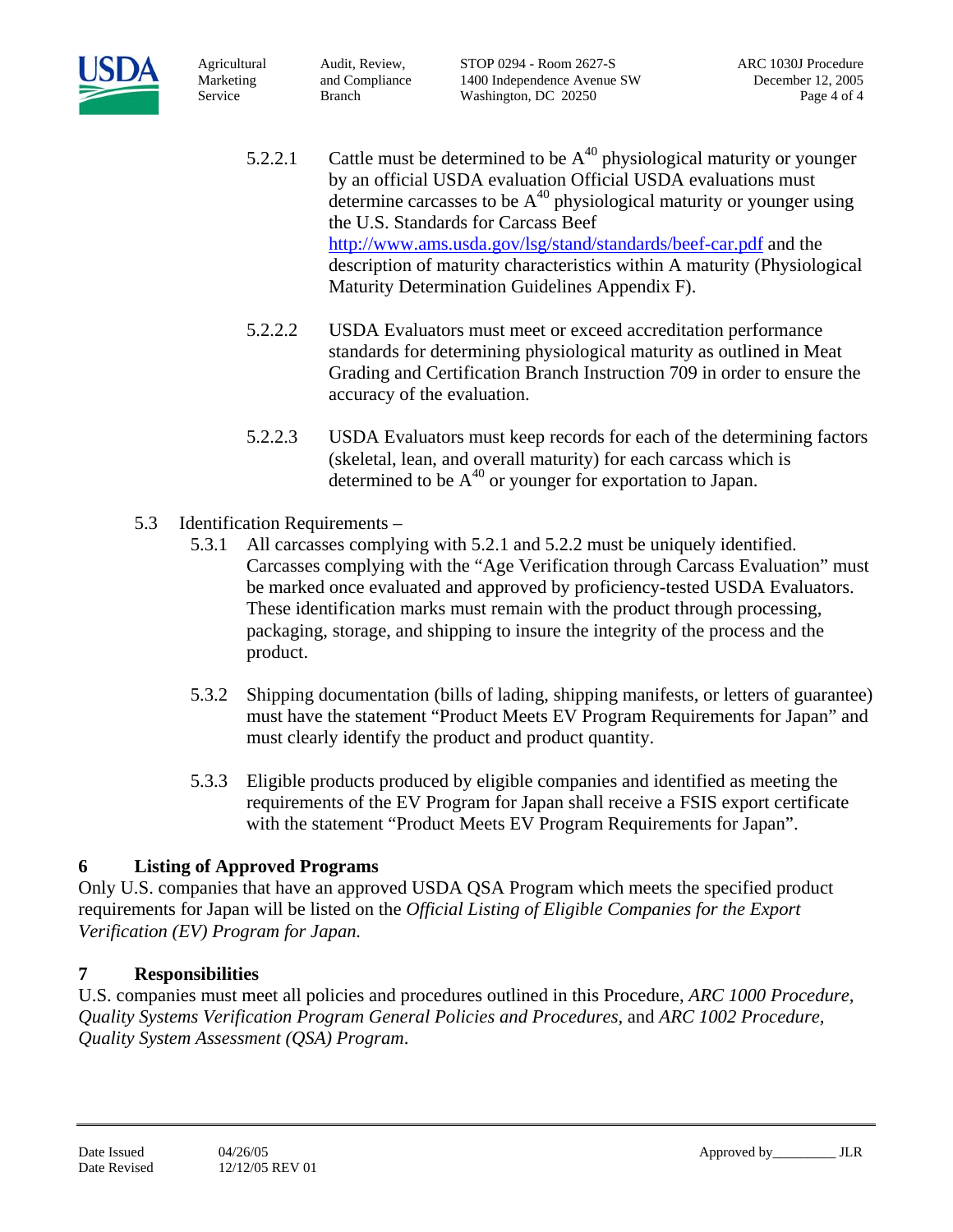牛肉の日本向けのマーケティングのための 品質システム評価( )プログラム USDA QSA

 $(FSI S)$  ${\rm EV}$ 

 $\triangle R$ C1002 $\triangle$ 

ARC1000 ARC1002 QSA  $MGC$   $709$ 

http://www.ams.usda.gov/lsg/stand/standards/beef-car.pdf<br>red meat FSIS Export Library *http://www.ams.usda.gov/lsg/arc/evjapan.htm*

ARC1002

 $$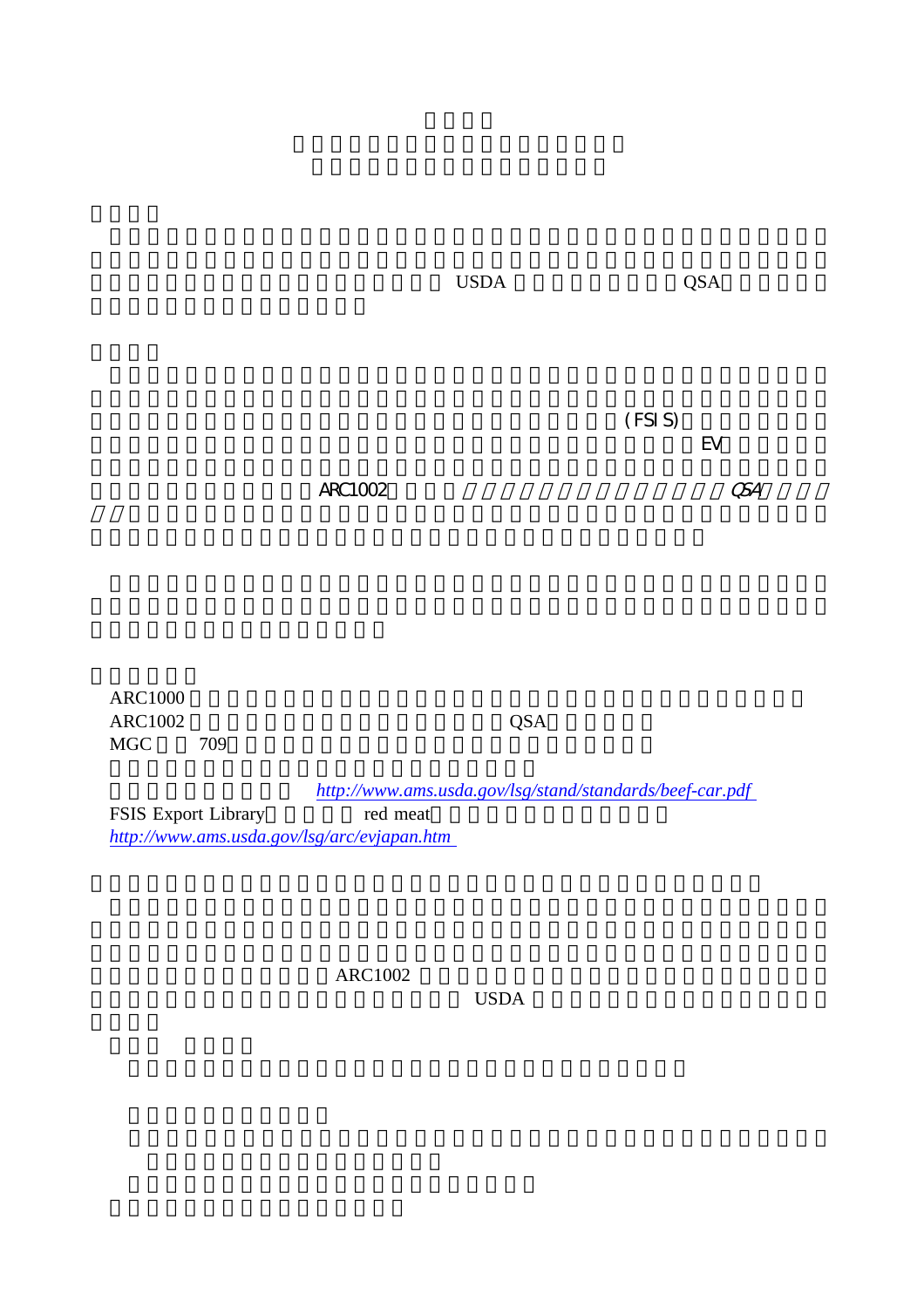FSIS

 $5.2.1$   $5.2.2$ 

 $5.2.1.1$   $5.2.1.3$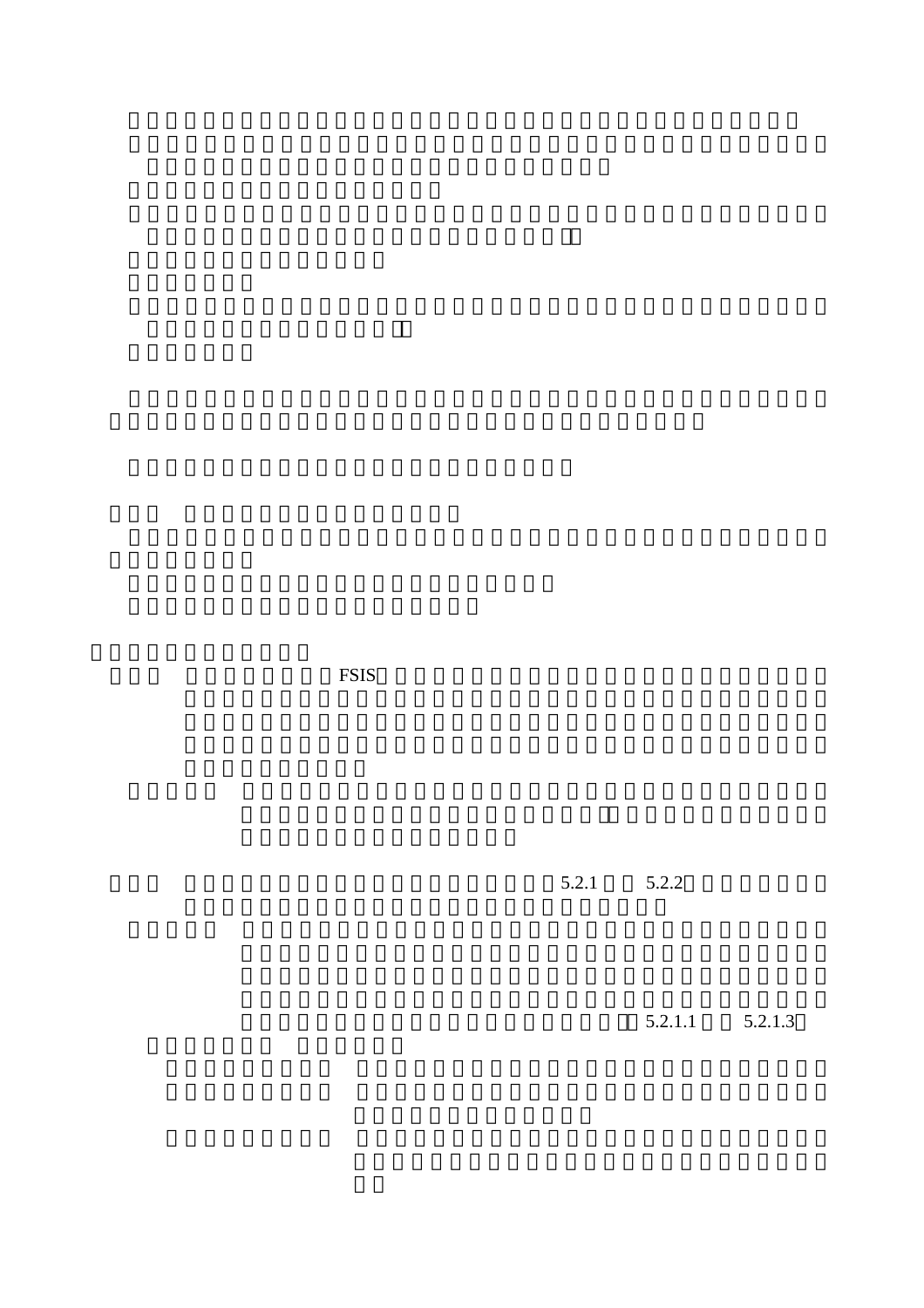$5.2.1.2.2$ 

5.2.1.3 の工程証明プログラム及び の品質管理評価プログ USDA USDA

 $5.2.1.1$   $5.2.1.2$ 

 $5.2.1.1$   $5.2.1.2$ 

 $5.2.2.1$   $5.2.2.2$ 

 $5.2.2.3$ 

 $($  http://www.ams.usda.gov/lsg/stand/standards/beef-car.pdf)

 $5.2.1$   $5.2.2$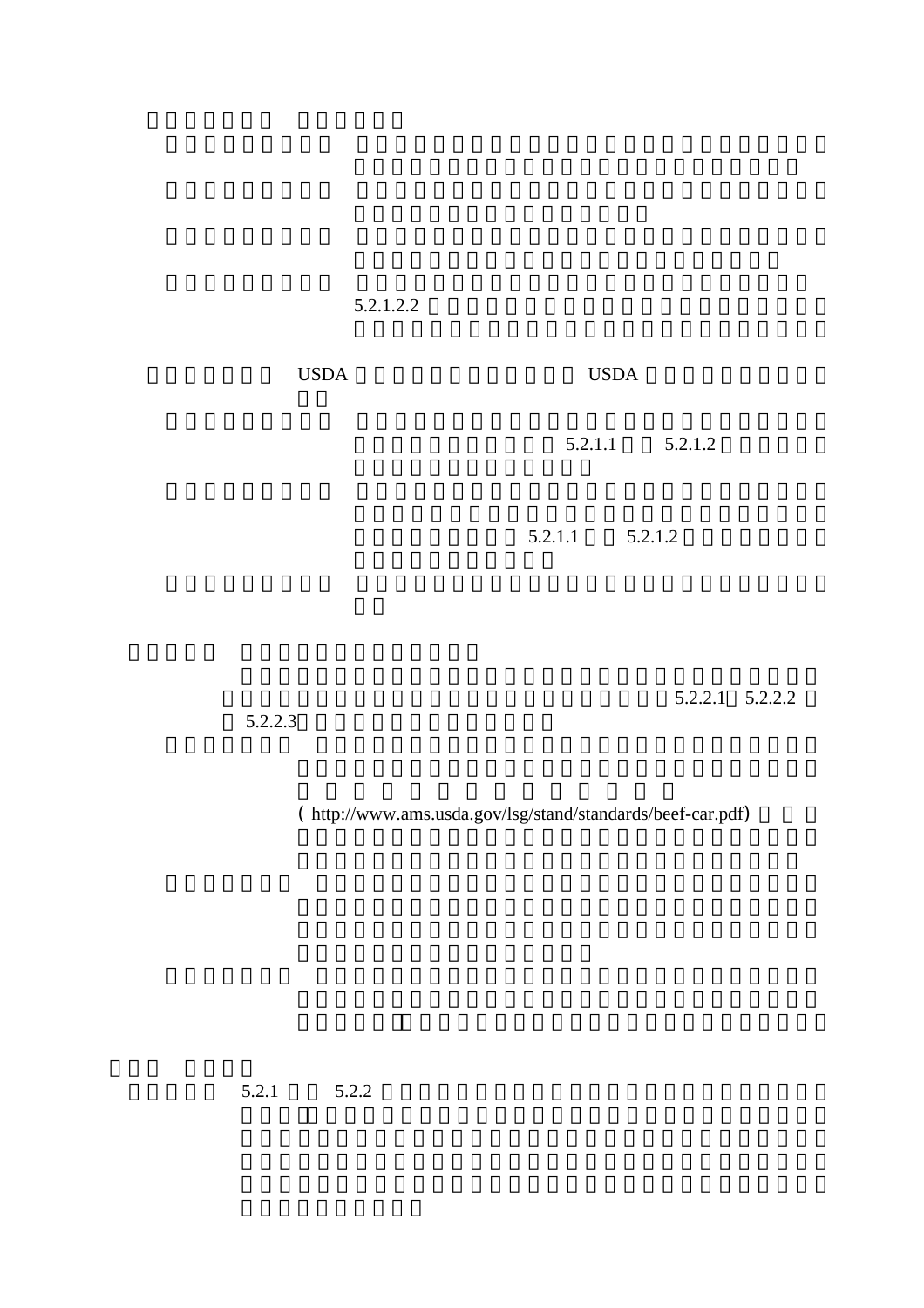$\begin{array}{lcl} \text{ARC1000} & \text{QSA} \end{array}$ ARC1002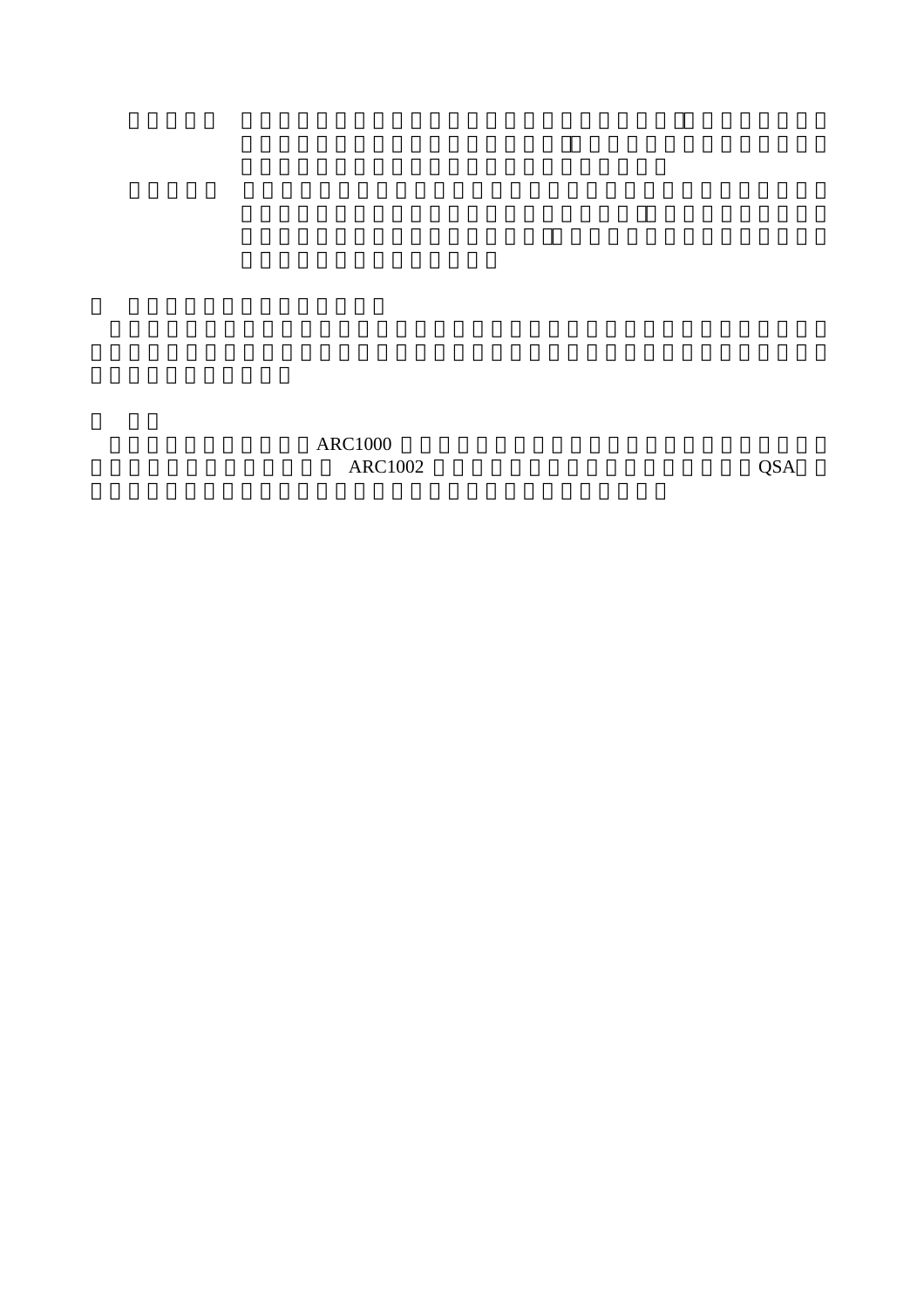

United States Department of Agriculture

Food Safety and Inspection Service

Washington, D.C. 20250

## Letterhead Certificate for Export of Beef and Beef Offal to Japan

- 1. Cattle slaughtered for the production of the exported beef to Japan (hereinafter referred to as "the slaughtered cattle") have been born and raised only in the USA, or legally imported from Canada,  $\mathbf{r}$
- or legally imported from the third free countries listed here and raised in the USA. Third free  $\mathbf{I}$ countries are: Norway, Hungary, Iceland, Mexico, Belize, Guatemala, Honduras, El Salvador, Nicaragua, Costa Rica, Panama, Dominican Republic, Chile, Commonwealth of the Northern Mariana Islands, New Zealand, Vanuatu, New Caledonia, Australia
- 2. The slaughtered cattle were not suspect or confirmed BSE cases, or confirmed or suspected progenies, or cohorts of BSE cases, as defined in the Terrestrial Animal Health Code adopted by the World Organization for Animal Health (OIE).
- 3. The slaughtered cattle were found to be sound and healthy as a result of ante- and post-mortem inspections conducted by USDA veterinary inspectors in the designated facilities at the time of slaughter.
- 4. The exported beef to Japan fulfilled all of the required conditions described in the EV Program. In case the slaughtered cattle have been legally imported from Canada, criteria 5.2.1.1 or 5.2.1.2 of the EV program is applied in order to verify 20 months of age or younger. In case the slaughter cattle have been legally imported from the third free countries listed above other than Mexico and raised in the USA, only criteria 5.2.1.1 of the EV Program is applied in order to verify 20 months of age or younger.
- 5. The exported beef to Japan has been handled at the designated facilities in such a way as to prevent contamination with any causative agents of animal infectious diseases until shipment to Japan.

<u> 1980 - Jan Stein Berlin, amerikan berlindar (</u>

Signature of FSIS Inspection Official: 2008. [2016] [2016] [2016] [2016] [2016] [2016] [2016] [2016] [2016] [3016] [3016] [3016] [3016] [3016] [3016] [3016] [3016] [3016] [3016] [3016] [3016] [3016] [3016] [3016] [3016] [3

Printed Name: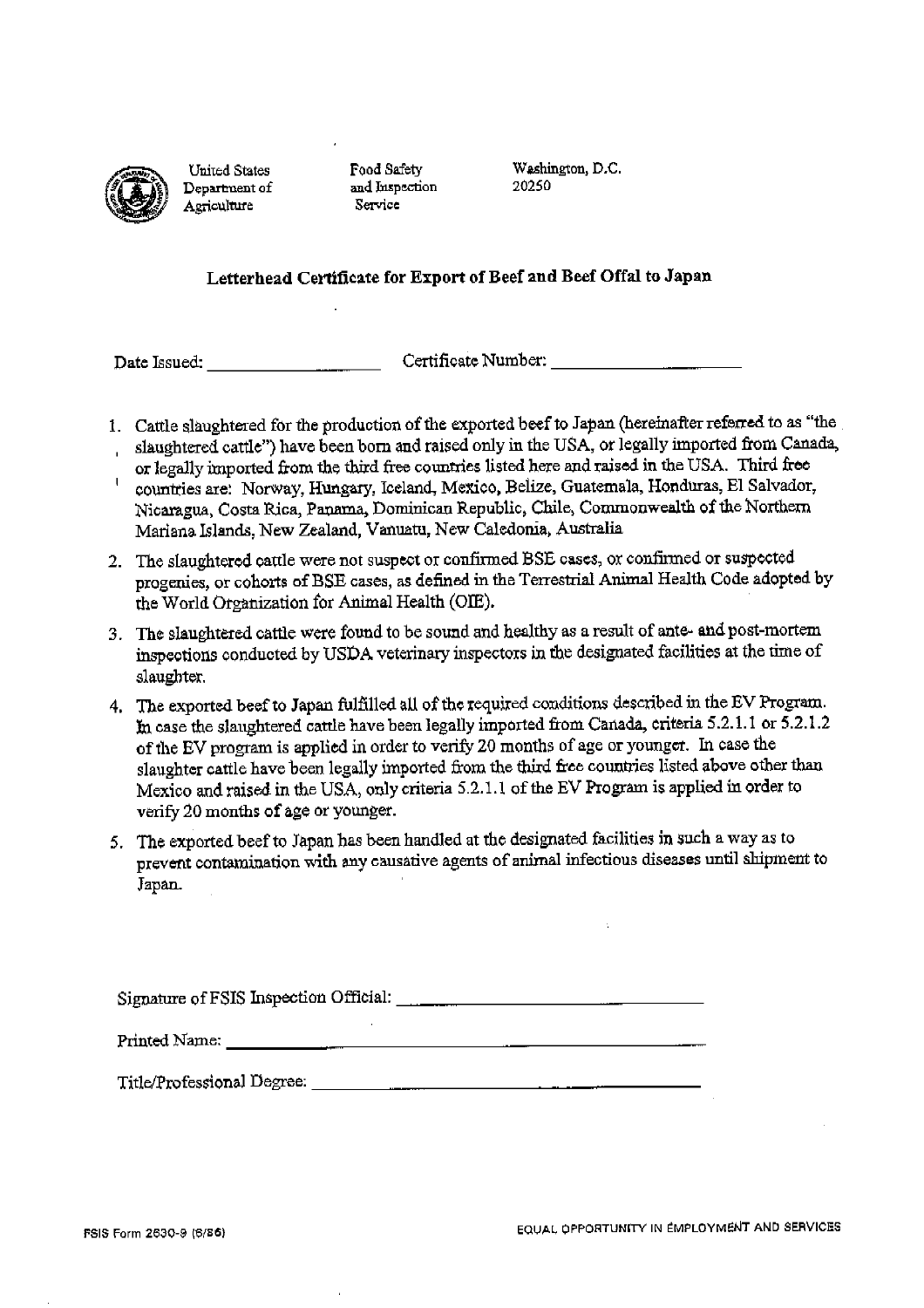| U.S. DEPARTMENT OF AGRICULTURE<br>t fik<br>FOOD SAFETY AND INSPECTION SERVICE<br>MEAT AND POULTRY EXPORT CERTIFICATE OF                                                                                                                                                                                                |                                                          |                         | A knowingly false entry or false alteration of any entry on this certificate may result in a fine of not<br>more than \$10,000 or imprisonment for not more than five years or both (18 USC 1001).<br>Additional penalities exist under the Federal Meat Inspection Act [21 USC 611 (b) (1), (2), and (5),<br>21 USC 6761 and the Poulary Products inspection Act [21 USC 458 (c) (1), (2), and (5), 21 USC<br>4611 for an unauthorized or false atteration or misuse of this certificate. |                                     |            |                            |                     |
|------------------------------------------------------------------------------------------------------------------------------------------------------------------------------------------------------------------------------------------------------------------------------------------------------------------------|----------------------------------------------------------|-------------------------|--------------------------------------------------------------------------------------------------------------------------------------------------------------------------------------------------------------------------------------------------------------------------------------------------------------------------------------------------------------------------------------------------------------------------------------------------------------------------------------------|-------------------------------------|------------|----------------------------|---------------------|
| DISTRICT OFFICE                                                                                                                                                                                                                                                                                                        | COUNTRY OF DESTINATION                                   |                         |                                                                                                                                                                                                                                                                                                                                                                                                                                                                                            | DATE ISSUED                         |            | MPF -                      |                     |
| EXPORTED BY 1/ (Applicant<br>including ZIP Code)<br>храйдЧАН                                                                                                                                                                                                                                                           |                                                          |                         |                                                                                                                                                                                                                                                                                                                                                                                                                                                                                            |                                     |            | PRODUCT EXPORTED FROM:     |                     |
| S.Y.A<br>ê                                                                                                                                                                                                                                                                                                             |                                                          |                         |                                                                                                                                                                                                                                                                                                                                                                                                                                                                                            | EST. / PLANT NUMBER (If applicable) |            |                            |                     |
|                                                                                                                                                                                                                                                                                                                        |                                                          |                         |                                                                                                                                                                                                                                                                                                                                                                                                                                                                                            | <b>CITY</b>                         |            |                            |                     |
| CONSIGNED TO 1/<br>iP Codel                                                                                                                                                                                                                                                                                            |                                                          |                         |                                                                                                                                                                                                                                                                                                                                                                                                                                                                                            |                                     |            | @ SLAUGHTERING PLANT       |                     |
|                                                                                                                                                                                                                                                                                                                        |                                                          |                         |                                                                                                                                                                                                                                                                                                                                                                                                                                                                                            |                                     |            | @ PROCESSING PLANT         |                     |
|                                                                                                                                                                                                                                                                                                                        |                                                          |                         |                                                                                                                                                                                                                                                                                                                                                                                                                                                                                            |                                     |            | @ WAREHOUSE                |                     |
| TOTAL MARKED NET WEIGHT                                                                                                                                                                                                                                                                                                |                                                          | <b>TOTAL CONTAINERS</b> |                                                                                                                                                                                                                                                                                                                                                                                                                                                                                            |                                     | @ DOCKSIDE |                            |                     |
| PRODUCT AS LABELED                                                                                                                                                                                                                                                                                                     |                                                          | MARKED<br>WEIGHT OF     |                                                                                                                                                                                                                                                                                                                                                                                                                                                                                            | NUMBER OF<br>PACKAGES IN            |            | <b>: SHIPPING MARKS 1/</b> | EST / PLANT. NUMBER |
|                                                                                                                                                                                                                                                                                                                        |                                                          | LOT 1/                  |                                                                                                                                                                                                                                                                                                                                                                                                                                                                                            | LOT 1/                              |            |                            | ON PRODUCT          |
|                                                                                                                                                                                                                                                                                                                        |                                                          |                         |                                                                                                                                                                                                                                                                                                                                                                                                                                                                                            |                                     |            |                            |                     |
|                                                                                                                                                                                                                                                                                                                        |                                                          |                         |                                                                                                                                                                                                                                                                                                                                                                                                                                                                                            |                                     |            |                            |                     |
|                                                                                                                                                                                                                                                                                                                        |                                                          |                         |                                                                                                                                                                                                                                                                                                                                                                                                                                                                                            |                                     |            |                            |                     |
|                                                                                                                                                                                                                                                                                                                        |                                                          |                         |                                                                                                                                                                                                                                                                                                                                                                                                                                                                                            |                                     |            |                            |                     |
|                                                                                                                                                                                                                                                                                                                        |                                                          |                         |                                                                                                                                                                                                                                                                                                                                                                                                                                                                                            |                                     |            |                            |                     |
|                                                                                                                                                                                                                                                                                                                        |                                                          |                         |                                                                                                                                                                                                                                                                                                                                                                                                                                                                                            |                                     |            |                            |                     |
| I/As stated by applicant or contractor                                                                                                                                                                                                                                                                                 |                                                          |                         |                                                                                                                                                                                                                                                                                                                                                                                                                                                                                            |                                     |            |                            |                     |
| <b>REMARKS</b>                                                                                                                                                                                                                                                                                                         |                                                          |                         |                                                                                                                                                                                                                                                                                                                                                                                                                                                                                            |                                     |            |                            |                     |
|                                                                                                                                                                                                                                                                                                                        |                                                          |                         |                                                                                                                                                                                                                                                                                                                                                                                                                                                                                            |                                     |            |                            |                     |
| I CERTIFY that the meat or meat food product specified hereon is from animals that received both anternortem and postmortem inspection<br>and were found sound and healthy and that it has been inspected and passed as provided by law and regulations of the Department and is<br>sound and wholesome.               |                                                          |                         |                                                                                                                                                                                                                                                                                                                                                                                                                                                                                            |                                     |            |                            |                     |
| I CERTIFY that the poultry and poultry products specified above came from birds that were officially given an antemortem and postmortem<br>inspection and passed in accordance with applicable laws and regulations of the United States Department of Agriculture and are<br>wholesome and fit for human consumption. |                                                          |                         |                                                                                                                                                                                                                                                                                                                                                                                                                                                                                            |                                     |            |                            |                     |
| $\mathbf{r} = \mathbf{r} \cdot \mathbf{r}$                                                                                                                                                                                                                                                                             | NOT VALID UNLESS SIGNED BY AN INSPECTOR OF MEAT AND POUL |                         |                                                                                                                                                                                                                                                                                                                                                                                                                                                                                            |                                     |            | <b>HÒ</b> N PROGRAM        |                     |
| By order of the Secretary of Agriculture                                                                                                                                                                                                                                                                               |                                                          |                         | INSPECTOR AND DI                                                                                                                                                                                                                                                                                                                                                                                                                                                                           |                                     |            |                            |                     |
| This certificate is receivable in all courts of the United States as prima-facia evidence of the truth of the statements therein contained.<br>This certificate does not excuse failure to comply with any of the regulatory laws enforced by the United States Department of Agriculture.                             |                                                          |                         |                                                                                                                                                                                                                                                                                                                                                                                                                                                                                            |                                     |            |                            |                     |

FSIS FORM 9060-5 (07/19/2001) REPLACES FSIS FORM 9060-5 (05/06/1999), WHICH MAY BE USED UNTIL EXHAUSTED Designed on Form Tow Software.

 $\overline{ }$